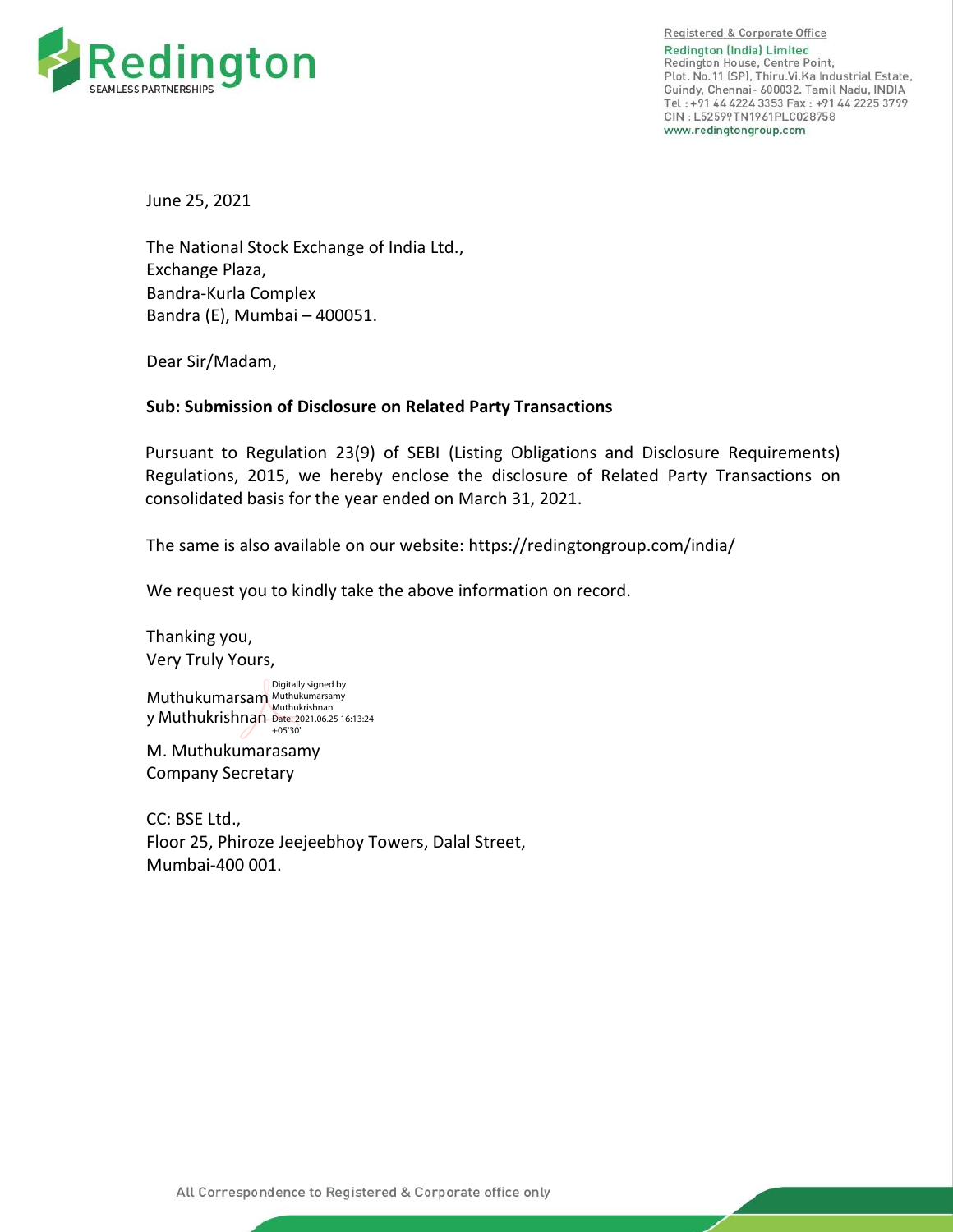

### **1. Related party disclosures**

#### **a. Remuneration to Key Management Personnel (KMP)**

 Mr. Raj Shankar, Managing Director Mr. S. V. Krishnan, Chief Financial Officer and Whole Time Director (Appointed as Whole Time Director w.e.f. May 22, 2019) Mr. Kasturi Rangan (Resigned as Whole Time Director w.e.f. May 22, 2019)

(Refer note 2 for details of remuneration paid to KMP)

#### **b. Names of the related parties**

| Entity having significant influence on the Company                                 | Synnex Mauritius Limited, Mauritius*         |
|------------------------------------------------------------------------------------|----------------------------------------------|
| Subsidiary of entity having significant influence on Synnex Australia Pty Limited* |                                              |
| the Company                                                                        |                                              |
| Associate                                                                          | Redington (India) Investments Limited        |
| Subsidiary of the associate                                                        | Currents Technology Retail (India) Limited * |

\* Represents related parties with whom transactions have taken place during the year.

|                                 |                           | $\bar{\tau}$ in Crores    |
|---------------------------------|---------------------------|---------------------------|
| <b>Nature of Transactions</b>   | For the year ended        | For the year ended        |
|                                 | <b>March 31, 2021</b>     | <b>March 31, 2020</b>     |
|                                 | Entity having significant | Entity having significant |
|                                 | influence                 | influence                 |
| <b>Synnex Mauritius Limited</b> |                           |                           |
| Dividend paid                   |                           | 71.66                     |

| $\bar{\tau}$ in Crores              |                             |                             |
|-------------------------------------|-----------------------------|-----------------------------|
| <b>Nature of Transactions</b>       | For the year ended          | For the year ended          |
|                                     | <b>March 31, 2021</b>       | <b>March 31, 2020</b>       |
|                                     | Subsidiary of entity having | Subsidiary of entity having |
|                                     | significant influence       | significant influence       |
| <b>Synnex Australia Pty Limited</b> |                             |                             |
| Service Charges – Income            | 0.26                        | 0.32                        |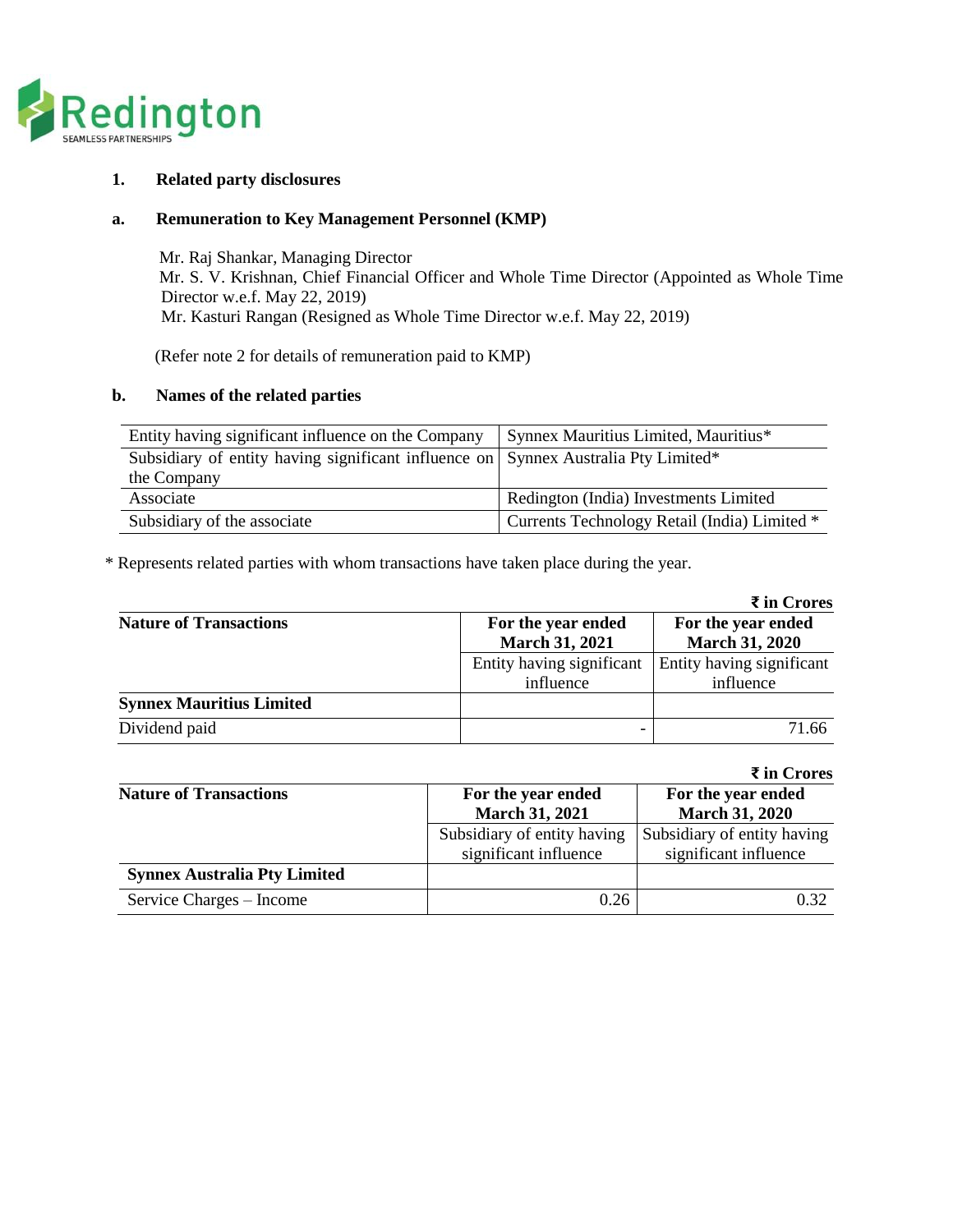

|                                                   |                                             | $\bar{z}$ in Crores                         |
|---------------------------------------------------|---------------------------------------------|---------------------------------------------|
| <b>Nature of Transactions</b>                     | For the year ended<br><b>March 31, 2021</b> | For the year ended<br><b>March 31, 2020</b> |
|                                                   | Subsidiary of                               | Subsidiary of                               |
|                                                   | associate                                   | associate                                   |
| <b>Currents Technology Retail (India) Limited</b> |                                             |                                             |
| Sale of goods                                     | 0.30                                        | 19.74                                       |
| Interest income                                   |                                             | 0.77                                        |
| Purchase of intangible assets                     |                                             | 9.91                                        |
| Service charges – expense                         |                                             | 0.86                                        |
| Loan disbursed                                    |                                             | 33.10                                       |
| Loan settled                                      |                                             | 58.20                                       |
| Write off of loans                                |                                             | 6.90                                        |
| Write off of account receivables                  |                                             | 10.36                                       |

|                               |                       | ₹ in Crores           |
|-------------------------------|-----------------------|-----------------------|
| <b>Nature of Transactions</b> | For the year ended    | For the year ended    |
|                               | <b>March 31, 2021</b> | <b>March 31, 2020</b> |
|                               | Key Management        | Key Management        |
|                               | Personnel             | Personnel             |
| Dividends paid                |                       | 0.49                  |

Details of receivable from Currents Technology Retail (India) Limited:

|                                    |                          | ₹ in Crores           |
|------------------------------------|--------------------------|-----------------------|
| <b>Particulars</b>                 | <b>March 31, 2021</b>    | <b>March 31, 2020</b> |
| Amount payable at the year end     |                          | 0.82                  |
| Amount receivable at the year end  | $\overline{\phantom{0}}$ | 0.05                  |
| Advances received against supplies | $\overline{\phantom{0}}$ |                       |

^ Represents value less than ₹ 0.01 crore

# **2. Key managerial personnel remuneration**

Remuneration to the key managerial personnel from the Company as below:

|                                  |                       | $\bar{\tau}$ in Crores |  |
|----------------------------------|-----------------------|------------------------|--|
| <b>Nature of Transactions</b>    | For the year ended    | For the year ended     |  |
|                                  | <b>March 31, 2021</b> | <b>March 31, 2020</b>  |  |
| Salaries and bonus               |                       |                        |  |
| Contribution to provident fund   | 0.05                  | 0.04                   |  |
| Stock compensation expense (SAR) | 0.10                  | 0.24                   |  |
| <b>Total remuneration</b>        | 1.27                  | 1.45                   |  |

a. Provision for gratuity and compensated absences are based on an actuarial valuation performed on an overall Company basis and hence excluded above.